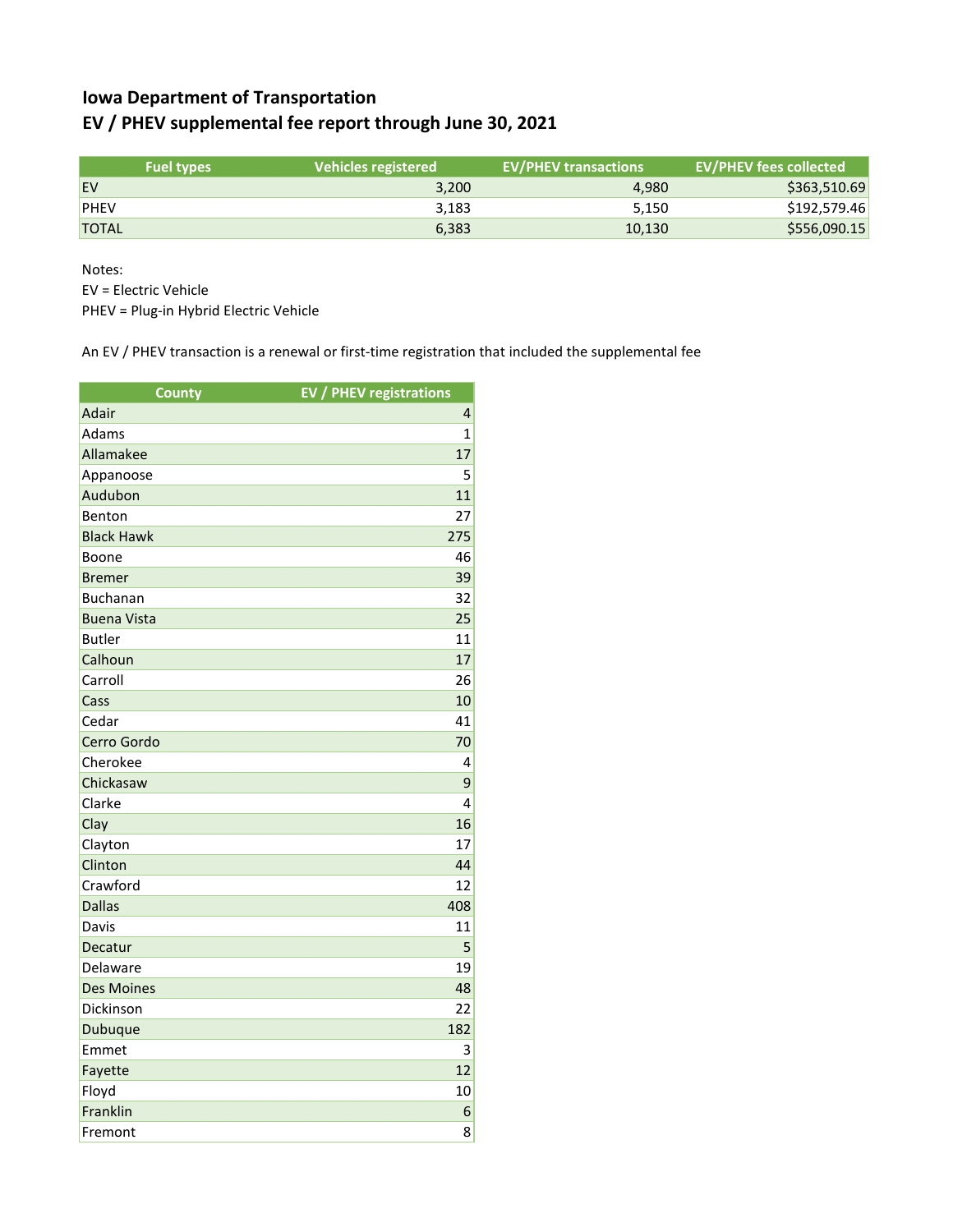| Greene        | 12             |
|---------------|----------------|
| Grundy        | 11             |
| Guthrie       | 17             |
| Hamilton      | 20             |
| Hancock       | 10             |
| Hardin        | 14             |
| Harrison      | 22             |
| Henry         | 25             |
| Howard        | 5              |
| Humboldt      | 8              |
| Ida           | $\overline{2}$ |
| lowa          | 19             |
| Jackson       | 17             |
| Jasper        | 62             |
| Jefferson     | 73             |
| Johnson       | 692            |
| Jones         | 14             |
| Keokuk        | 9              |
| Kossuth       | 10             |
| Lee           | 42             |
| Linn          | 645            |
| Louisa        | 11             |
| Lucas         | 8              |
| Lyon          | 4              |
| Madison       | 35             |
| Mahaska       | 13             |
| Marion        | 49             |
| Marshall      | 46             |
| <b>Mills</b>  | 20             |
| Mitchell      | 10             |
| Monona        | 9              |
| Monroe        | 3              |
| Montgomery    | 8              |
| Muscatine     | 63             |
| Obrien        | 10             |
| Osceola       | 3              |
| Page          | 12             |
| Palo Alto     | 5              |
| Plymouth      | 22             |
| Pocahontas    | 10             |
| Polk          | 1,466          |
| Pottawattamie | 126            |
| Poweshiek     | 21             |
| Ringgold      | 4              |
| Sac           | 19             |
| Scott         | 399            |
| Shelby        | 19             |
| Sioux         | 23             |
| Story         | 304            |
| Tama          | 7              |
| Taylor        | 6              |